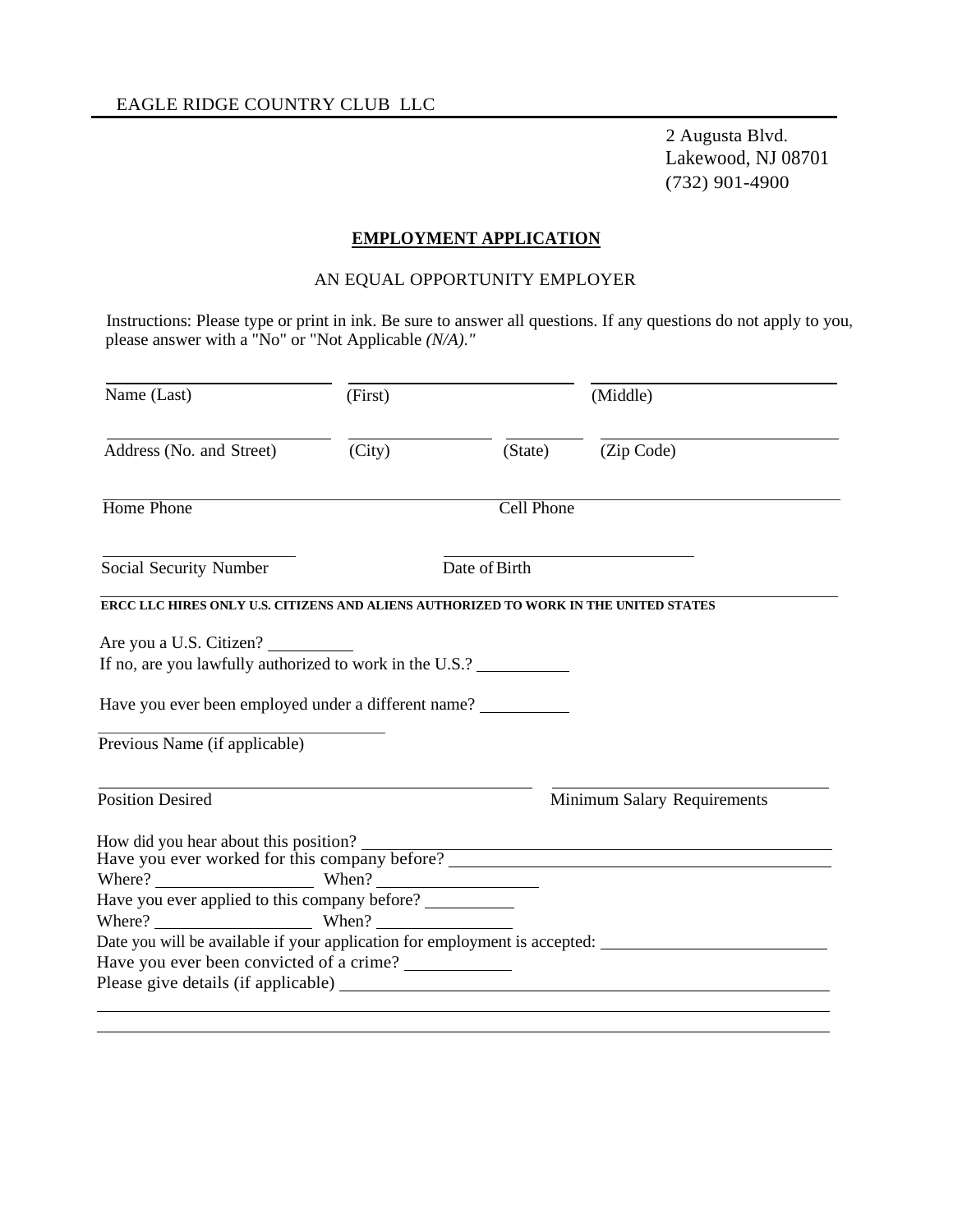#### **PREVIOUS EMPLOYMENT**

Please list past employers in order, starting with the present

## **Employer #1**

| Start Date:                                                                                                                                                                                                                    |  |
|--------------------------------------------------------------------------------------------------------------------------------------------------------------------------------------------------------------------------------|--|
|                                                                                                                                                                                                                                |  |
|                                                                                                                                                                                                                                |  |
| Wages:                                                                                                                                                                                                                         |  |
| Reason for Leaving: University of the contract of the contract of the contract of the contract of the contract of the contract of the contract of the contract of the contract of the contract of the contract of the contract |  |
|                                                                                                                                                                                                                                |  |
|                                                                                                                                                                                                                                |  |

#### **Employer #2**

| Start Date:                |  |
|----------------------------|--|
|                            |  |
|                            |  |
|                            |  |
|                            |  |
| Supervisor's Name/Phone #: |  |
| May We Contact?:           |  |

## **Employer #3**

| Start Date:                                                   |  |
|---------------------------------------------------------------|--|
|                                                               |  |
|                                                               |  |
|                                                               |  |
| Reason for Leaving: University of Leaving Section 2014, 1986. |  |
| Supervisor's Name/Phone #:                                    |  |
| May We Contact?:                                              |  |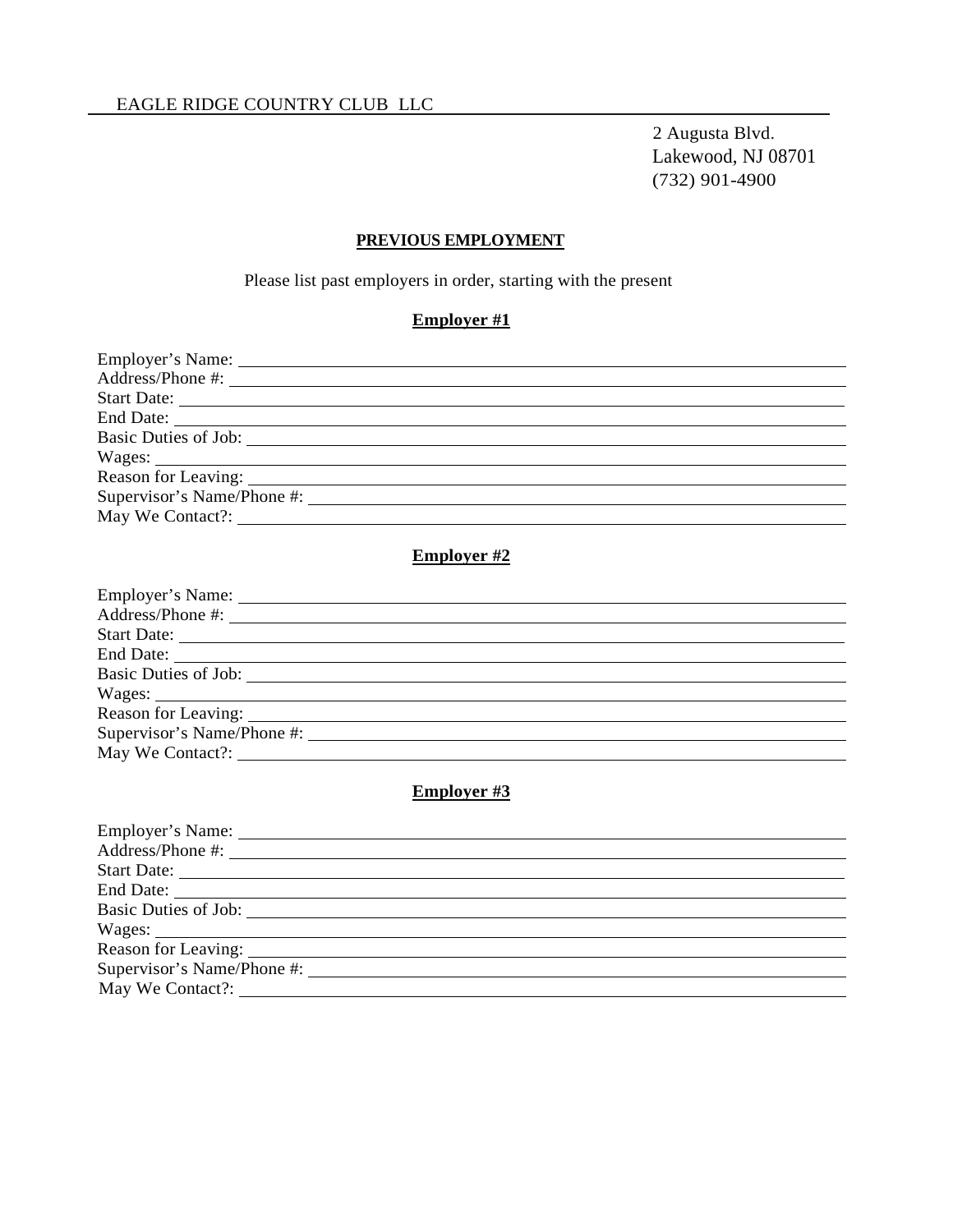#### **EDUCATION**

|                                 |             | City $\&$    |                        | Subject of            |               |
|---------------------------------|-------------|--------------|------------------------|-----------------------|---------------|
| <b>School</b>                   | <b>Name</b> | <b>State</b> | <b>Years Completed</b> | <b>Specialization</b> | <b>Degree</b> |
|                                 |             |              |                        |                       |               |
| Elementary                      |             |              |                        |                       |               |
|                                 |             |              |                        |                       |               |
| High School                     |             |              |                        |                       |               |
|                                 |             |              |                        |                       |               |
| College                         |             |              |                        |                       |               |
|                                 |             |              |                        |                       |               |
| <b>Business or Trade School</b> |             |              |                        |                       |               |
|                                 |             |              |                        |                       |               |
| Night or Other                  |             |              |                        |                       |               |

## **REFERENCES (OTHER THAN RELATIVES)**

| <b>Name</b> | <b>Phone Number</b> | Email | Occupation |
|-------------|---------------------|-------|------------|
|             |                     |       |            |
|             |                     |       |            |
|             |                     |       |            |
|             |                     |       |            |
|             |                     |       |            |
|             |                     |       |            |
|             |                     |       |            |
|             |                     |       |            |
|             |                     |       |            |